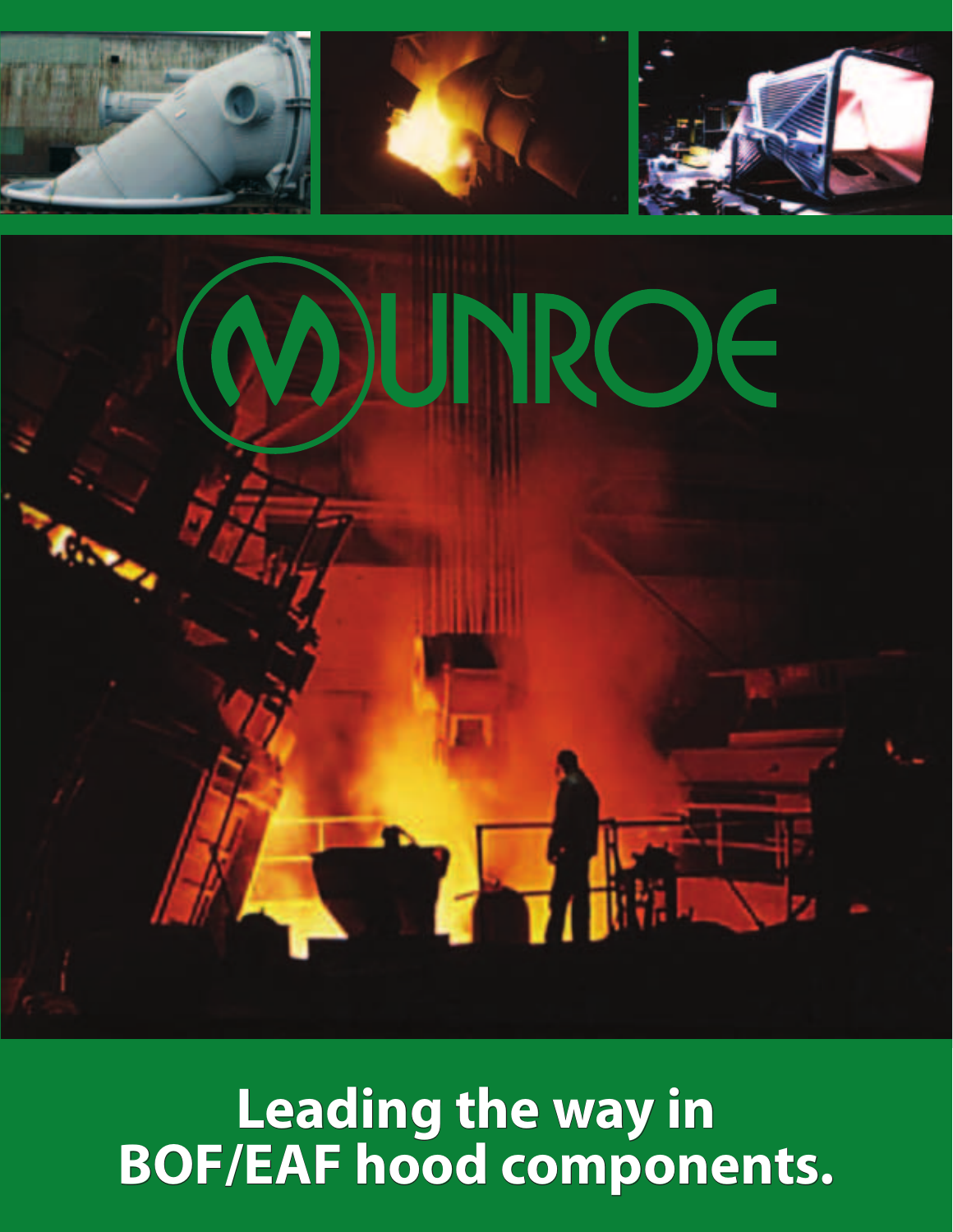## **SETTING THE STANDARD FOR**

### **MUNROE MAKES IT EASY.**

Since the basic oxygen and electric arc furnace were invented, Munroe has been the leading North American provider of superior and proven, water-cooled hood components for BOF and EAF applications. Past history has provided us with an extremely well-rounded understanding of BOF and EAF requirements and the environment where our products must perform.

Our experience is based on a high level of technical expertise and an ongoing relationship with the operation and maintenance staff.

We know that the last thing you need is a forced or unplanned outage.

And we understand when you place an order with Munroe for new, replacement or retrofit components, you want peace of mind; you want to know that the solution will be precisely what you need, the job will be done exactly right, the product will be delivered when needed and will provide reliable performance.

Munroe's job is to increase your productivity and reduce unplanned outages.

### **World class products that fit and perform.**

Munroe manufactures a broad range of products for BOF/EAF applications that provide excellent quality, fit and performance. All of our products are fabricated to ASME code specifications under strict quality control and monitoring throughout the process. Products include but are not limited to:

- **Hood Sections**
- **Skirts**
- **Troughs**
- **Lance Inserts • Header Pipe**

**• Removable Doors**

**• Water Cooled Ducts**





#### **Technology, control and craftsmanship.**

Munroe fabricates superior quality products using the latest technology and equipment combined with strict quality control, well developed knowhow and craftsmanship. Quality engineering and fabrication is our priority and each employee working on the project is certified to perform their specific task. Quality control is maintained through random testing and sampling throughout the fabrication/ manufacturing process.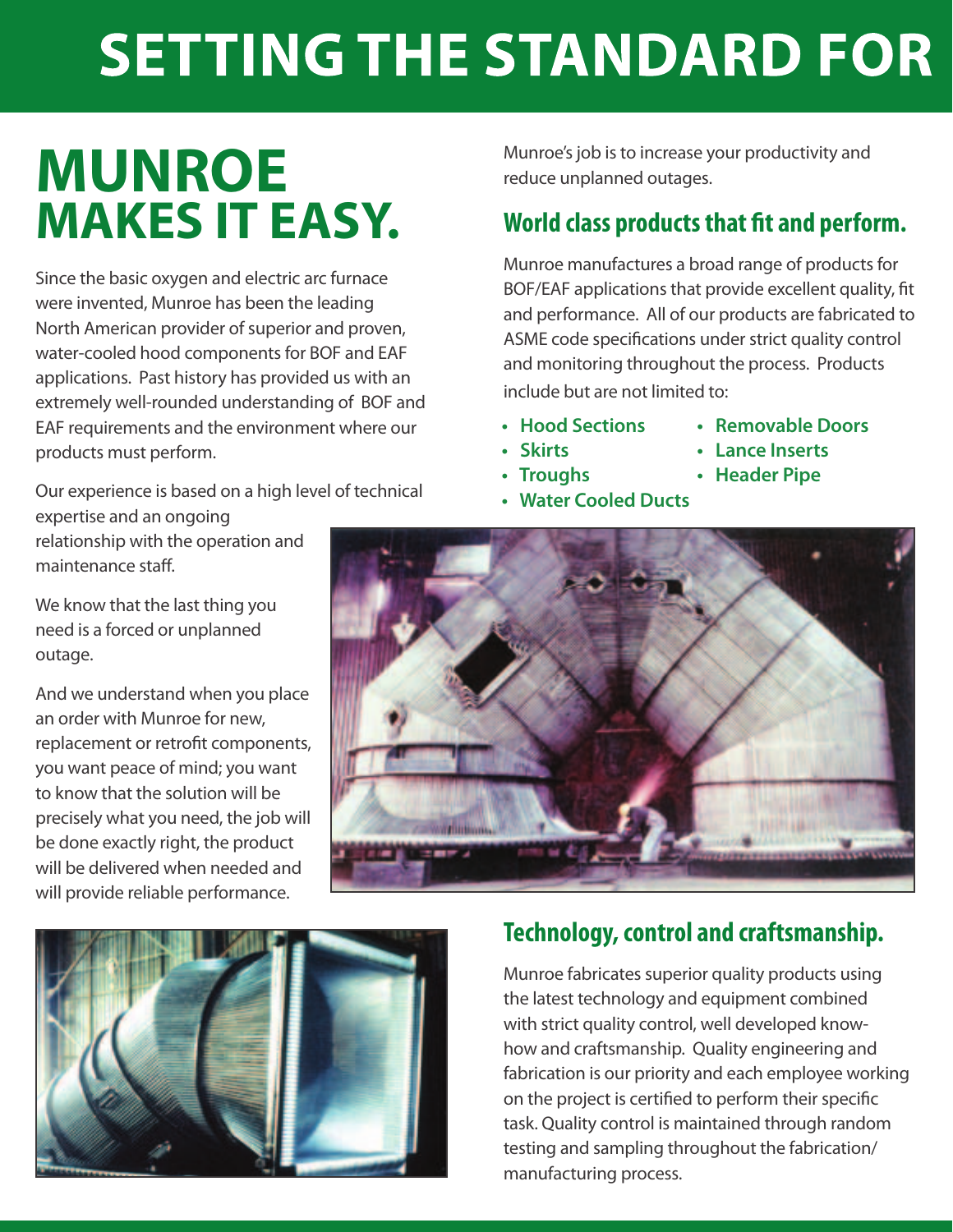# **EXCELLENCE AND RELIABILITY.**

- Munroe utilizes computerized submerged arc welding where possible to provide smooth weld beads with a proper profile.
- • "Difficult" tight radius bends are performed "in house" with strict control, to reduce wall thinning and ovality.
- Weld metal overlay (Inconel and stainless) to extend product life is performed in-house, reducing delays and ensuring quality.
- Post weld heat treatment and/or stress relief is performed as dictated by ASME Code or customer requirements.
- Chemical cleaning is available to ensure proper ID cleanliness and latent debris removal.
- Hydrostatic testing can be performed on finished components to ensure reliable operation.
- • Components may be "test" fit as required.
- A wide variety of paint coatings are available to meet customer specific requirements.



#### **Engineering at your service.**

Munroe is proud to offer customers the capabilities and skills of a full staff of veteran engineers supported with the latest technology. With over 75 years of experience, our staff brings a strong and wide base of technical knowledge and experience to each project. We excel at problem solving, customer interaction and assistance.

Our engineering staff is also adept at reverse engineering to ensure the project is effective, efficient and provides customers with unerring reliability.



You can lean on us for help in evaluating your project and translating your technical needs to our manufacturing, guaranteeing a positive project outcome.